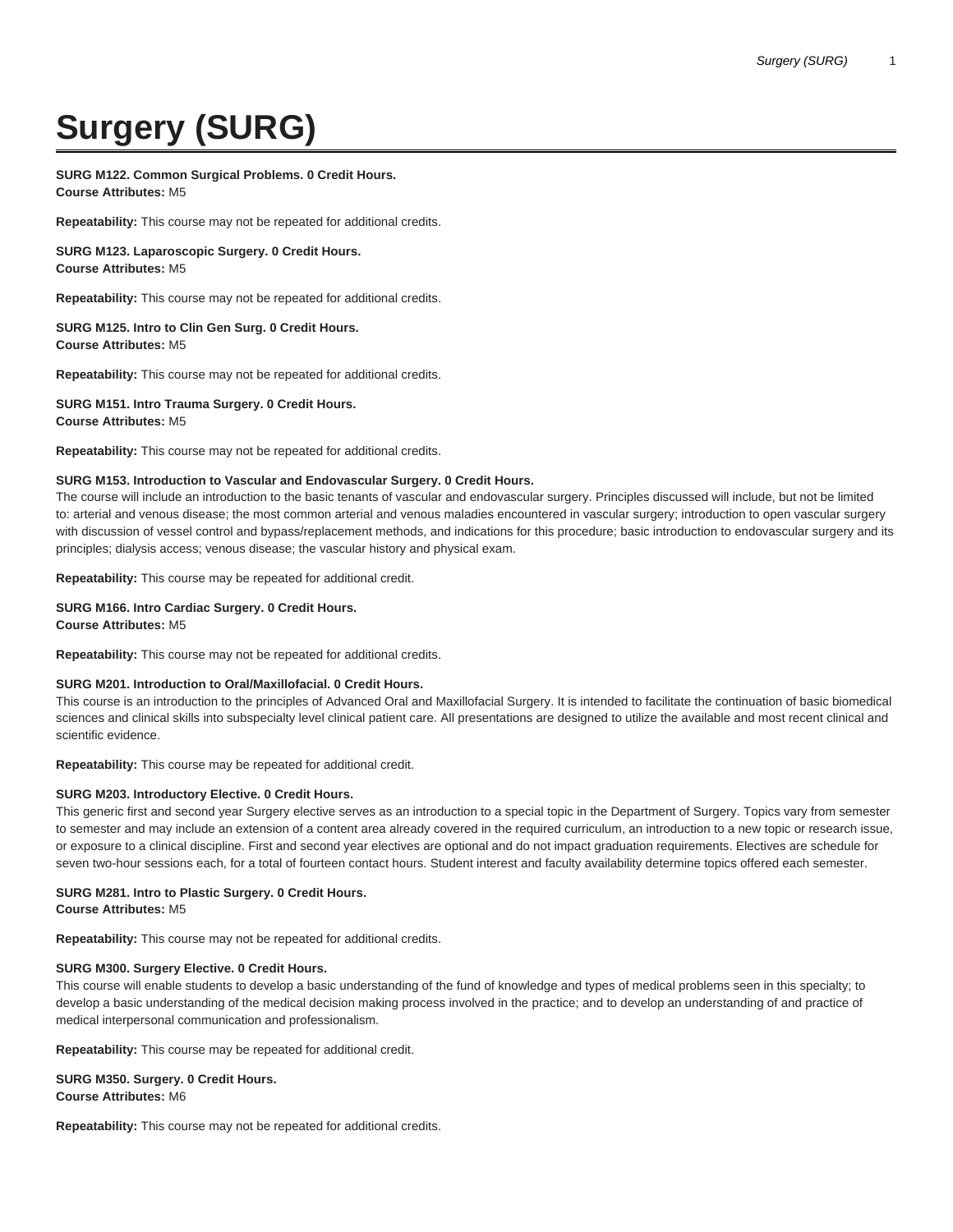## **SURG M363. Principles of Vascular Surgery. 0 Credit Hours.**

This course will enable students to develop a basic understanding of the fund of knowledge and types of medical problems seen in this specialty; to develop a basic understanding of the medical decision making process involved in the practice; and to develop an understanding of and practice of medical interpersonal communication and professionalism.

**Repeatability:** This course may be repeated for additional credit.

## **SURG M382. Principles of General Plastic Surgery. 0 Credit Hours.**

This course will enable students to develop a basic understanding of the fund of knowledge and types of medical problems seen in this specialty; to develop a basic understanding of the medical decision making process involved in the practice; and to develop an understanding of and practice of medical interpersonal communication and professionalism.

**Repeatability:** This course may be repeated for additional credit.

#### **SURG M399. Surgical Subspecialties. 0 Credit Hours.**

This course will enable students to develop a basic understanding of the fund of knowledge and types of medical problems seen in this specialty; to develop a basic understanding of the medical decision making process involved in the practice; and to develop an understanding of and practice of medical interpersonal communication and professionalism.

**Repeatability:** This course may be repeated for additional credit.

#### **SURG M400. Advanced Oral/Maxillofacial. 0 Credit Hours.**

This is an advanced course in Oral and Maxillofacial Surgery. It is intended to expand on the basic surgical knowledge and clinical skills needed for the advanced subspecialty of Oral and Maxillofacial Surgery. It helps the learner to enhance their knowledge base and develop clinical decision making, critical thinking, and clinical skills needed for a contemporary Oral and Maxillofacial Surgeon.

**Repeatability:** This course may be repeated for additional credit.

#### **SURG M500. Oral and Maxillofacial Surgery Clerkship I. 0 Credit Hours.**

This is a clinical rotation in Oral and Maxillofacial Surgery. It is intended to expand on the basic surgical knowledge and clinical skills towards advanced subspecialty of Oral and Maxillofacial Surgery training. It helps the learner to enhance their knowledge base and develop clinical decision making, critical thinking, and clinical skills needed for a contemporary Oral and Maxillofacial Surgeon.

**Repeatability:** This course may be repeated for additional credit.

## **SURG M501. Oral and Maxillofacial Surgery Clerkship II. 0 Credit Hours.**

This is an advanced clinical rotation in Oral and Maxillofacial Surgery. It is intended to give students an additional experience in Oral and Maxillofacial Surgery training. The students will continue to enhance their knowledge base and develop clinical decision making, critical thinking, and clinical skills needed for a contemporary Oral and Maxillofacial Surgeon.

**Repeatability:** This course may be repeated for additional credit.

#### **SURG M503. Pediatric Oral/Maxillofacial Surgery. 0 Credit Hours.**

This is an advanced clinical rotation in Pediatric Oral and Maxillofacial Surgery. It is intended to expand on the basic surgical knowledge and clinical skills towards advanced subspecialty of Oral and Maxillofacial Surgery training with exposure to the Pediatric setting. It helps the learner to enhance their knowledge base and develop clinical decision making, critical thinking, and clinical skills needed for a contemporary Oral and Maxillofacial Surgeon.

**Repeatability:** This course may be repeated for additional credit.

#### **SURG M750. General Surgery. 0 Credit Hours.**

This a 4th year elective rotation for students interested in an excellent community general surgery experience. Students will work closely with affiliated surgical faculty, as there are no residents present. The rotation will focus heavily on core general surgery, with additional exposure to both trauma care and colorectal surgery. Students will have the ability to work in both the inpatient and outpatient settings.

**Repeatability:** This course may be repeated for additional credit.

## **SURG M751. Surgery Night Coverage/Consultation. 0 Credit Hours.**

This elective will provide an opportunity for 4th year students interested in surgical careers the opportunity to experience night time surgical patient care. Many surgical residencies have a night-float system to remain within work hour limits, and this course will prepare our students to comfortably operate in these systems. Focus will be on performing effective patient care hand-offs and transitions, learning to triage and manage phone calls while covering multiple surgical services, and providing general surgical consultative services as appropriate. Students will mostly operate at the sub-intern level caring for patients on the hospital floors. Students may participate in operative surgical procedures as able, and provide ED and floor consultative services when possible.

**Repeatability:** This course may be repeated for additional credit.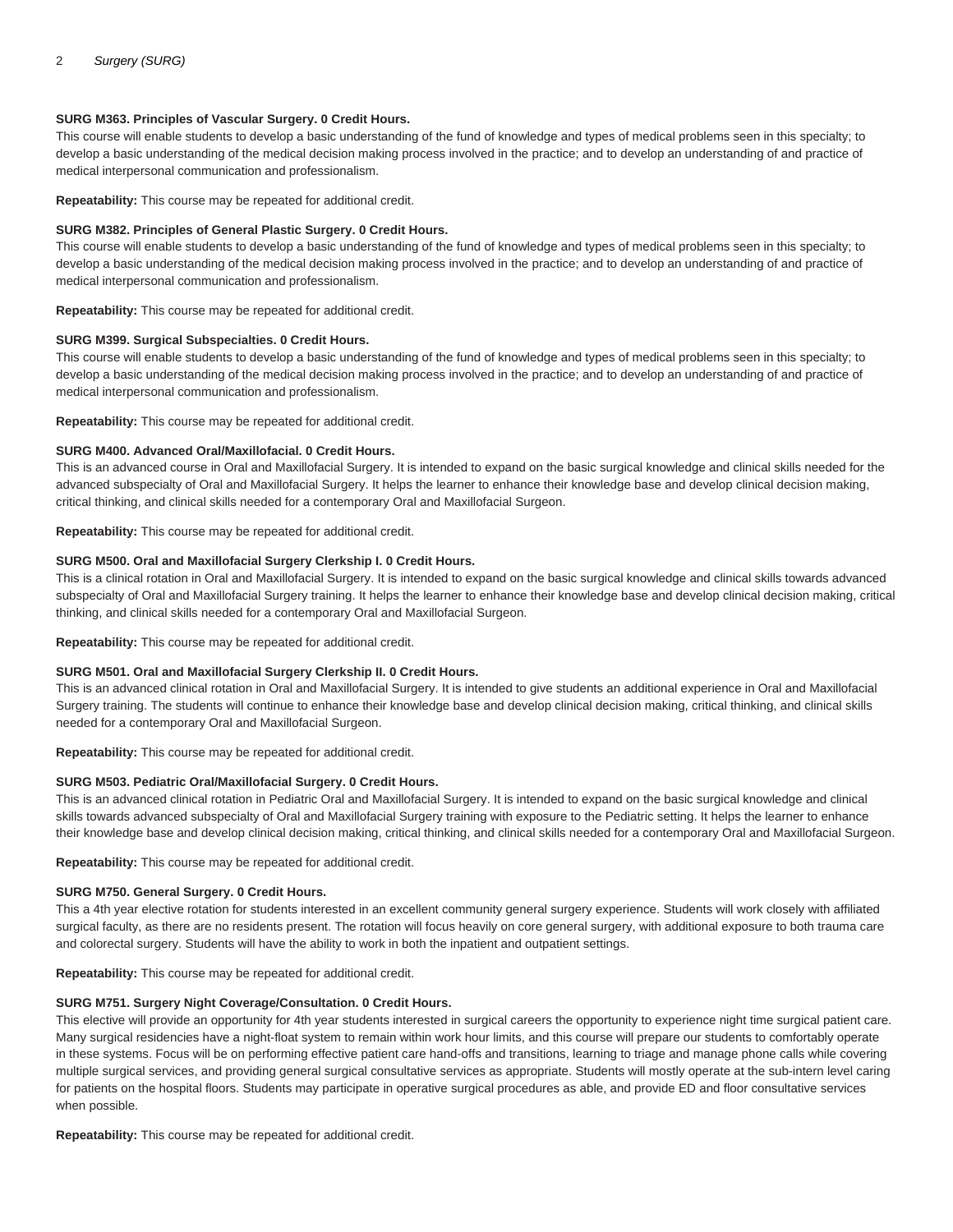## **SURG M763. Vascular Surgery. 0 Credit Hours. Course Attributes:** M2

## **SURG M764. Surgical Nutrition. 0 Credit Hours. Course Attributes:** M2

**Repeatability:** This course may not be repeated for additional credits.

**SURG M765. Surgical Oncology. 0 Credit Hours. Course Attributes:** M2

**SURG M767. Head & Neck Surgery. 0 Credit Hours. Course Attributes:** M2

**SURG M769. Surgical Critical Care-SICU. 0 Credit Hours. Course Attributes:** M2

**Repeatability:** This course may not be repeated for additional credits.

**SURG M770. Cardiac Surgery. 0 Credit Hours. Course Attributes:** M2

#### **SURG M771. Robotic Cardiac Surgery. 0 Credit Hours.**

Students will work closely with Dr. Guy and the Cardiovascular Surgery team with integral involvement in all aspects of patient care. Students will be expected to contribute to pre-operative evaluation, operative procedures, and post-operative management. Special emphasis will be placed on selective criteria and management of patients for robotic procedures vs. conventional procedures. Dedicated time with robotic simulation equipment will allow the student to advance technical skills. A presentation on a topic of interest to the student will be expected upon completion of the course.

**Repeatability:** This course may be repeated for additional credit.

#### **SURG M773. Transplant Surgery. 0 Credit Hours. Course Attributes:** M2

**Repeatability:** This course may not be repeated for additional credits.

**SURG M775. Thoracic Surgery. 0 Credit Hours. Course Attributes:** M2

**Repeatability:** This course may be repeated for additional credit.

#### **SURG M777. Trauma Surgery. 0 Credit Hours. Course Attributes:** M2

**Repeatability:** This course may not be repeated for additional credits.

## **SURG M780. General Plastic Surgery. 0 Credit Hours. Course Attributes:** M2

## **SURG M783. Cardiothoracic Surgery. 0 Credit Hours. Course Attributes:** M2

**Repeatability:** This course may not be repeated for additional credits.

## **SURG M789. Crit Care of Ct Surg Pt. 0 Credit Hours. Course Attributes:** M2

**Repeatability:** This course may not be repeated for additional credits.

## **SURG M795. Burn Trauma. 0 Credit Hours. Course Attributes:** M2

**Repeatability:** This course may not be repeated for additional credits.

**SURG M799. Surgical Subspecialties. 0 Credit Hours. Course Attributes:** M2